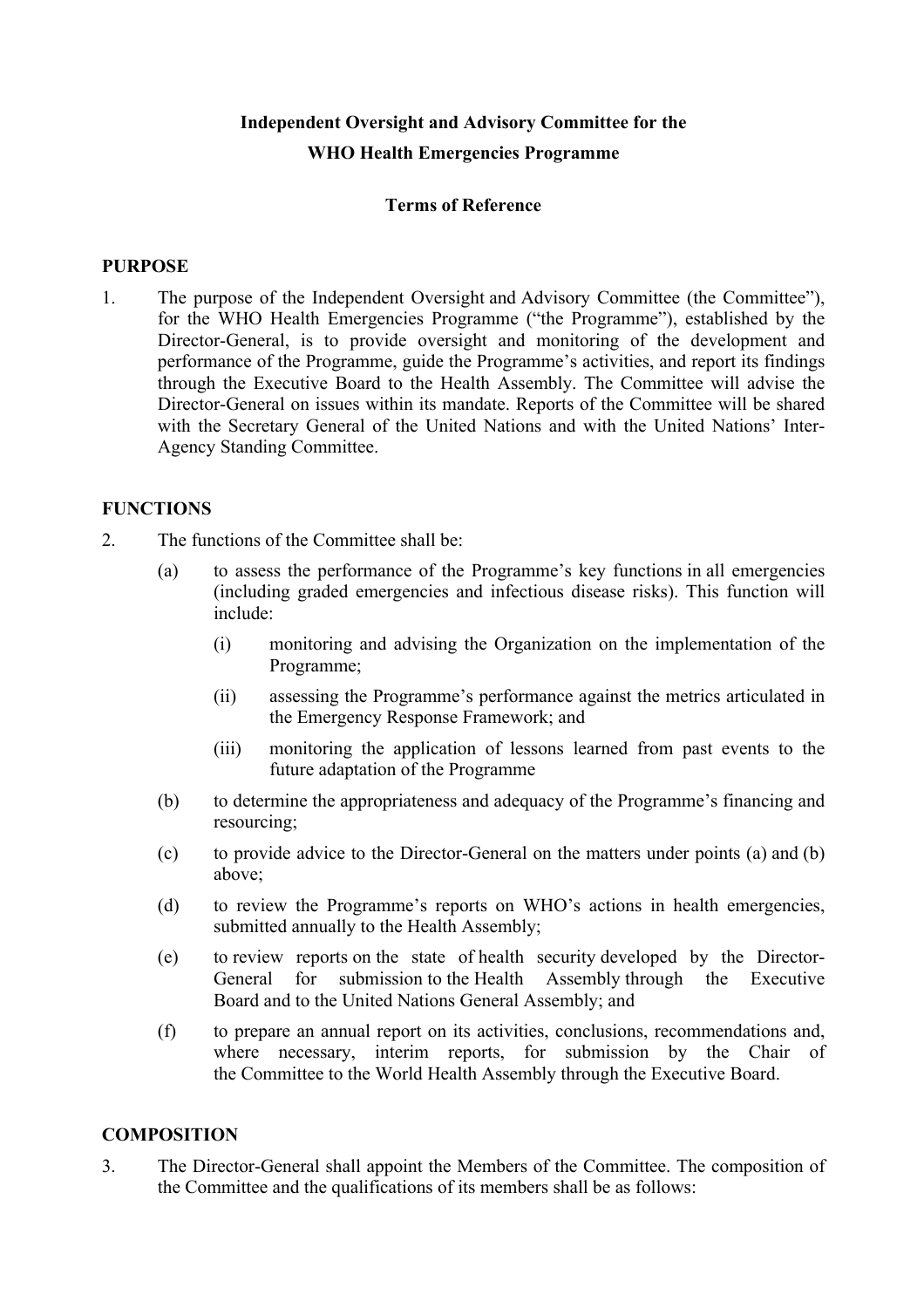- (a) The Committee shall comprise eight members of integrity and objectivity and who have proven experience in senior positions in the areas covered by the scope of the Committee, including public health, infectious disease, public administration, humanitarian crises, emergency management, community engagement, partnerships and development. Prior to meetings of the Committee, members will be required to sign a declaration of interest and a confidentiality agreement in accordance with WHO practice.
- (b) Committee membership should be multi-sectoral and could be drawn from national governments, donors, NGOs and civil society, private sector, the UN system and other institutional partners.
- (c) In the selection process, due regard shall be given to geographical representation and gender balance.
- (d) Members shall serve in their personal capacity and cannot be represented by an alternate attendee. They shall neither seek nor accept instructions in regard to their performance on the Committee from any government or other authority external to or within WHO, and will exercise their responsibilities with full regard for the paramount importance of independence.
- (e) Members will be required to have or acquire a good understanding of WHO's objectives, governance structure and accountability, the relevant regulations and rules, and its organizational culture and control environment.
- (f) The term of office shall be two years, renewable once. In order to ensure continuity, the term of office of four of the initial members shall be two years, non-renewable.
- (g) The Chair of the Committee shall serve in this capacity for a single term of two years, non-renewable.

#### **ADMINISTRATIVE ARRANGEMENTS**

- 4. The following arrangements shall apply:
	- (a) Members of the Committee shall not be compensated for their work on the **Committee**
	- (b) Members of the Committee shall be entitled to the reimbursement of travel expenses in accordance with WHO procedures applying to experts.
	- (c) The Committee shall meet at least twice per year, in person or through video or teleconferencing.
	- (d) Except as provided for in its terms of reference, the Committee shall be guided by the rules of procedure of Expert Committees, as appropriate.
	- (e) The Committee may decide at any time to obtain outside expertise if necessary and subject to available resources, as determined by the Secretariat, and shall have full access to all relevant WHO files, surveillance data and archives pertaining to the work of the Committee, which shall be treated on a confidential basis.
	- (f) The WHO Secretariat will provide secretariat support to the Committee.